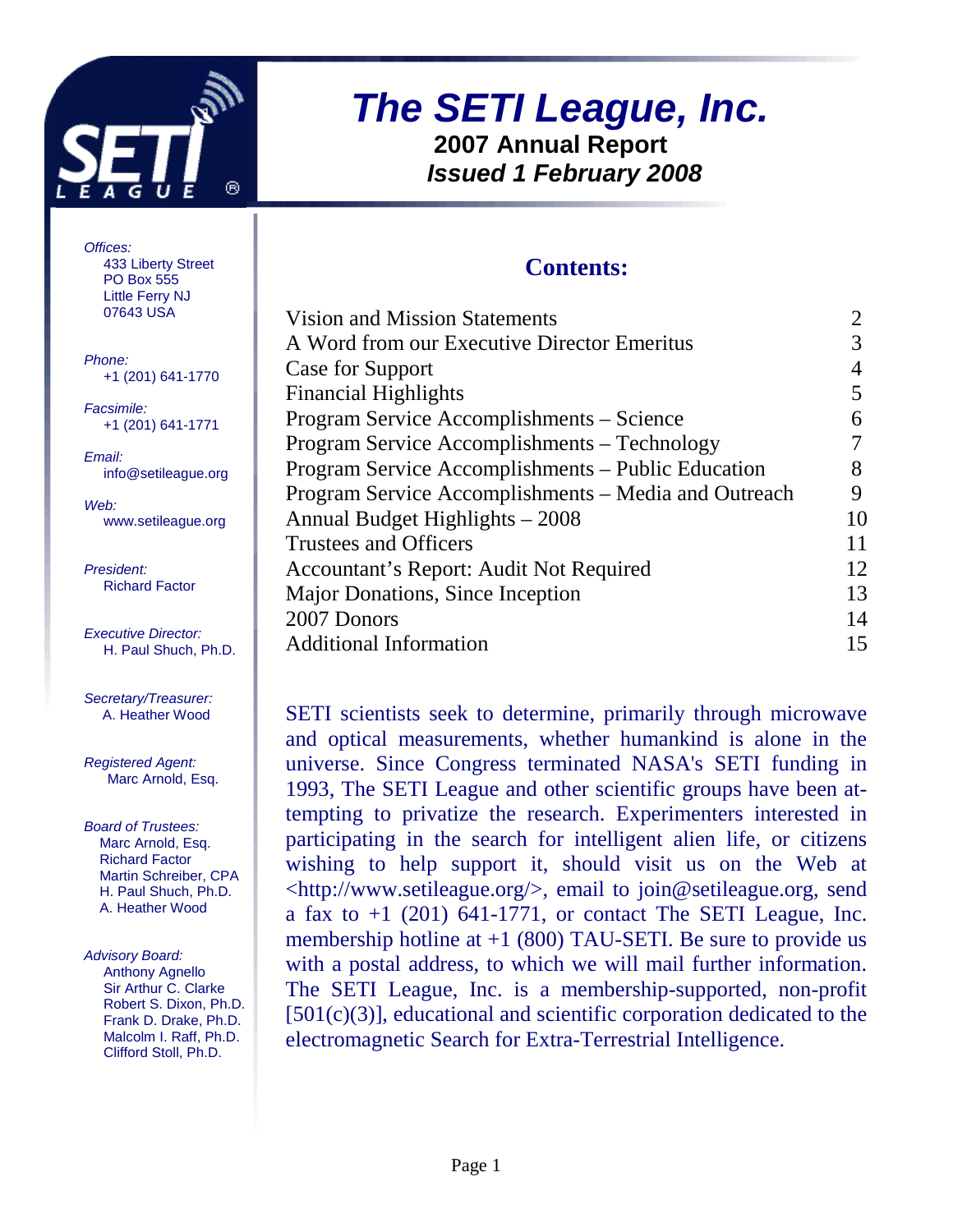

### **SETI League Vision**

**Recognizing that confirmed evidence of extraterrestrial intelligence will change forever our view of humanity's place in the cosmos, The SETI League, Inc. envisions a worldwide network of amateur and professional scientists working together to hasten our entry into the galactic community.** 

## **SETI League Mission**

#### **To encourage and support the Search for Extra-Terrestrial Intelligence by:**

- 1. attracting a wide range of amateur and professional scientists into the SETI community;
- 2. developing technologies to assist the SETI experimenter in assembling a workable radio or optical SETI observatory;
- 3. disseminating hardware and software designs in support of SETI;
- 4. coordinating SETI experimenters worldwide in conducting a thorough sky survey;
- 5. providing a variety of forums and media for wide-ranging communication among SETI experimenters, enthusiasts, and organizations;
- 6. designing, assembling, and operating advanced optical and radio telescopes;
- 7. identifying and publicizing potential spin-off applications of SETI technologies; and
- 8. raising public consciousness as to the importance and significance of a broad-based Search for Extra-Terrestrial Intelligence that encompasses a variety of strategies.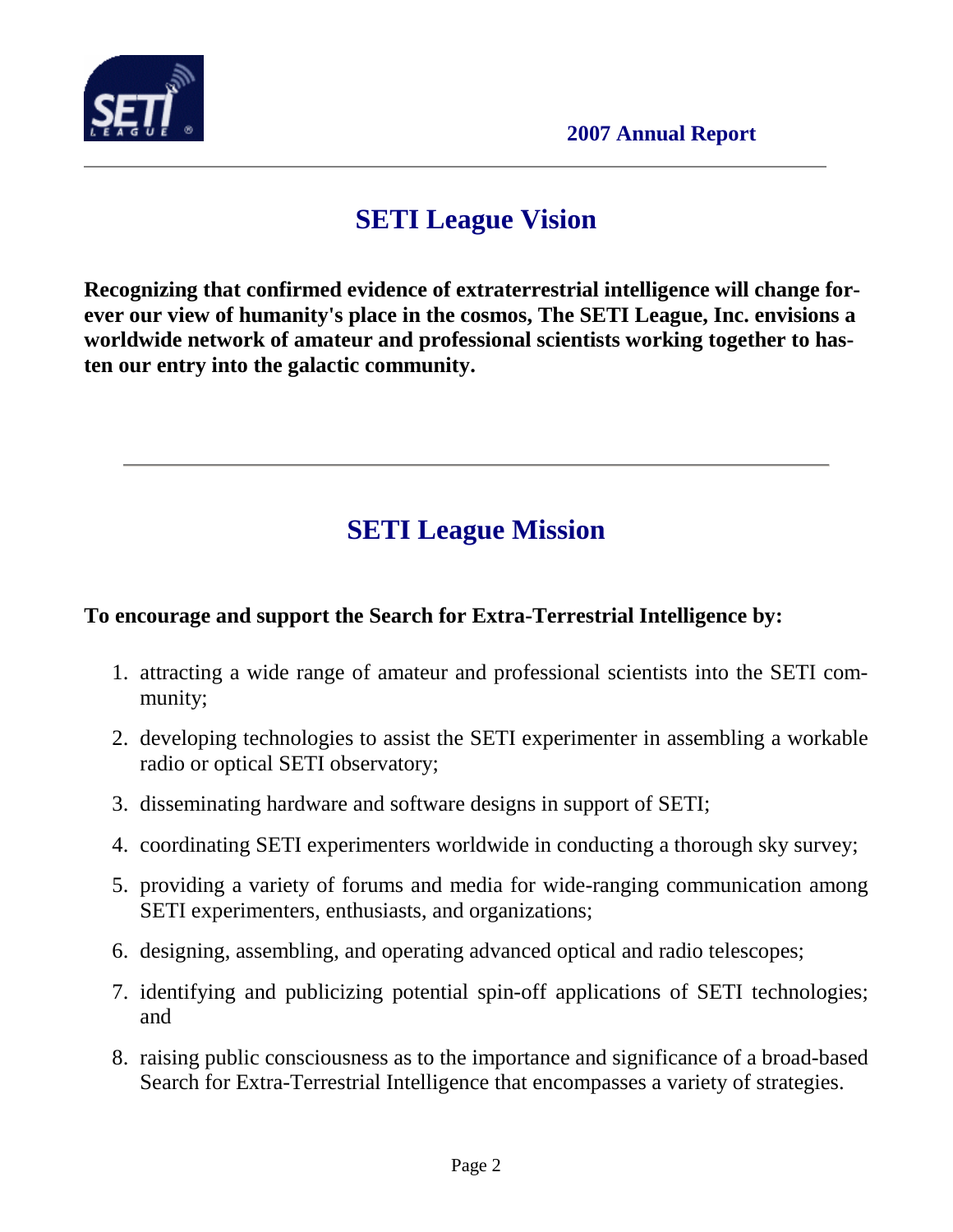



#### **A Word from our Executive Director Emeritus**

#### **When Will We Reach India? by Prof. H. Paul Shuch**

When, one well may ask, will SETI succeed? We've been at this business for about a half century now, searching for radio evidence of our cosmic companions and, so far, without success. Is this an open-ended enterprise, or is success in our sights?

At the SETI Institute (a like-minded, though unaffiliated, organization), our friend and colleague Seth Shostak (you may know him as radio amateur N6UDK) has been grappling with this question, and he has proposed an answer. Back in 2004, he submitted an article to the prestigious scientific journal *Acta Astronautica* titled "When Will We Detect the Extraterrestrials?" Not one to shrink from controversy, Seth hung it all out there by proposing a definitive answer: within twenty years.

What led a respected scientist to take such a bold step, to go on record predicting SETI success within a single generation? Certainly, I'd never make such a prediction. (About a dozen years ago, I predicted 5,000 Project ARGUS stations would be online by the year 2000. The actual number turned out to be -- just over a hundred.) No, I would have counseled caution, but Seth just had to go out there and make his numbers public. Did he pull his prediction out of a hat?

Hardly. What Dr. Shostak did, what we all do, is take the measure of the problem, state a set of assumptions, and attempt a plausible extrapolation from where we are now to where we need to arrive. Based upon his assumptions about the nature of ETI (which are just as valid as anyone's), and his knowledge of technological trends (which is extensive, given his close involvement with the development of the Allen Telescope Array), he made a reasonable leap: at the rate our observational capacity is growing, if they're there, like we think they are, we should have succeeded in detecting ETI by 2025.

You can quibble about the specific assumptions, but the methodology is sound. It reminds me of the prediction Chris Columbus offered to Queen Isabella, just as he was leaving port: "If our assumptions are correct, then I should reach India in sixty days."

Of course, Columbus never reached India. Instead, he bumped into a land mass the existence of which he had no reason to anticipate, no way to predict. Unwittingly, unknowingly, Columbus discovered the New World. So, I guess you'd have to call his quest a failure.

Likewise the SETI enterprise may end up a total failure. We may never pull that elusive radio beacon out of the aether. But in trying, we are developing some incredible new technology, the very technology Seth considered in making his bold prediction. And nobody can say what great new discoveries that technology might enable along the road to SETI, success or failure.

I find the title of Shostak's article especially interesting, since it underscores a paradigm shift that has occurred within his and my lifetime. In SETI science's formative days, the deeply held perception in scientific circles was that life on Earth is unique. Today, the overwhelming majority of experts envision a universe teeming with intelligent life, just waiting to be discovered. It is no wonder, then, that the article in question is titled not "*Will* We Detect the Extraterrestrials?" but rather "*When?"* The existence of intelligent alien species is now accepted as a given. What remains to be determined is the When and the Where. Seth Shostak has already made a guess as to the When. So, I will now venture a prediction about Where:

We won't find them in India, but rather in some previously unknown New World.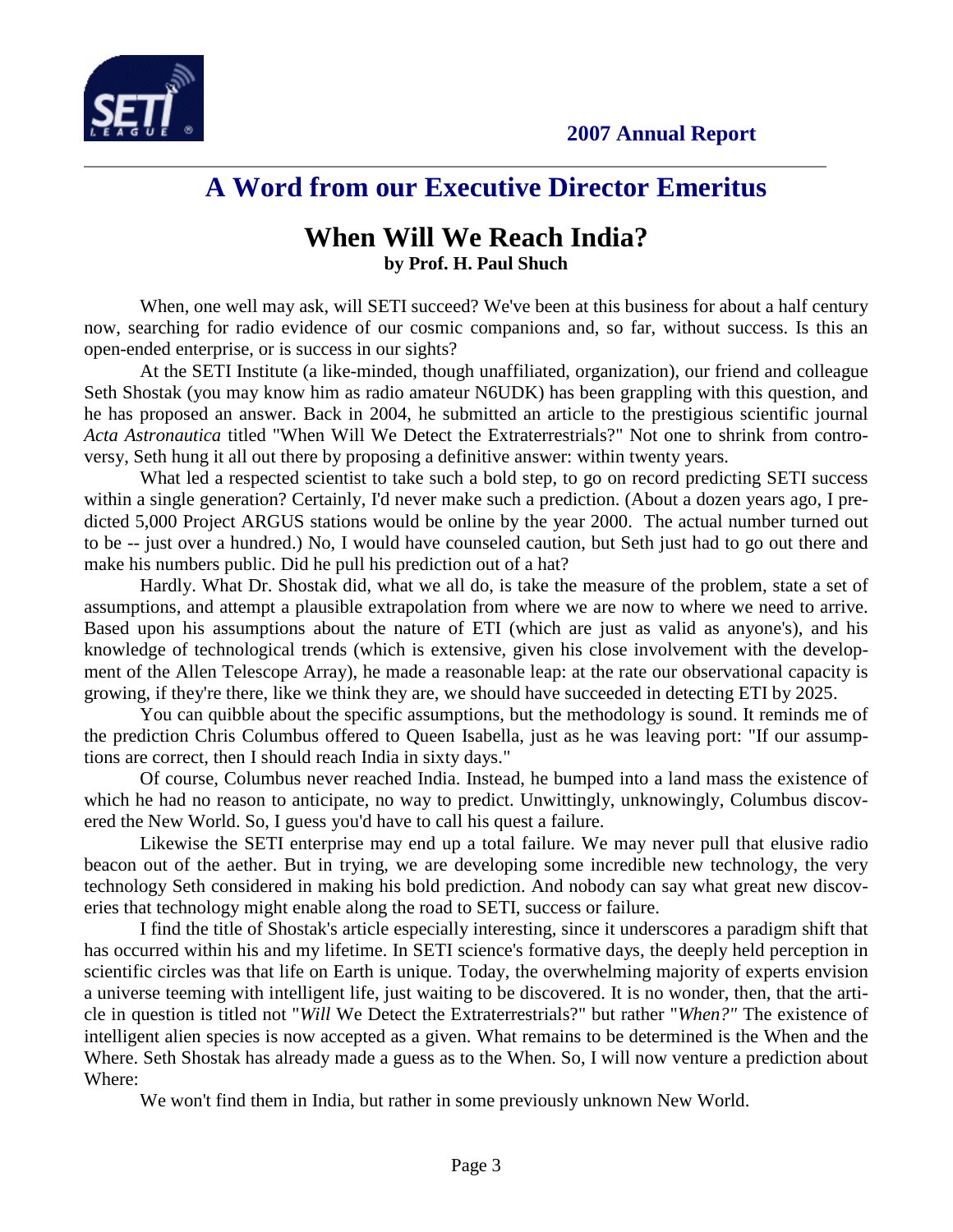

#### **Case for Support**

Ever since mankind first used intellect to distinguish itself from the rest of the animal world, a fundamental and profound distinction became evident --- we do not seek simply to survive, we seek to understand.

 Intellectual curiosity is part of what separates man from beast. And scientific endeavor has always been driven less by need than by desire. We desire knowledge not for what we can do with that knowledge, but for the sake of the knowledge itself.

 Modern scientific research has until recently followed the same principle --- ask the questions, find the answers, then figure out how to apply that knowledge. But today, more and more scientific research is being dictated by a pre-determined end, an application in search of a question.

Scientific research isn't about application, but discovery. The Search for ExtraTerrestrial Intelligence (SETI) is mankind's search to know what, or who, is out there. Because it is contrary to our nature to not try and discover if there is intelligent life beyond our own world.

The SETI League was established in 1994 to continue the scientific research formerly conducted by NASA. When funding for NASA's SETI research was cut, it was left up to a handful of visionary pioneering scientists to privatize the search for intelligent life in the universe.

**The SETI League** is a 501 (c)(3) not-for-profit scientific research and education organization. Universal in its scope, it is international in its composition, with more than fifteen hundred volunteers in five dozen countries participating in the organization's activities.

Project Argus is a prime example of the type of work **The SETI League** is involved in. *Project Argus* is an effort to deploy and coordinate roughly 5,000 small radio telescopes around the world, in an all-sky survey searching for microwave signals which might possibly be of intelligent extra-terrestrial origin. When fully operational, *Project Argus* will provide the first ever continuous monitoring of the entire sky, in all directions in real time.

SETI League members have developed the necessary hardware, software, protocols, and procedures for distribution worldwide. Traditional research grade telescopes, of the type used by NASA, can view only a small fraction of the sky at a given time, typically on the order of one part in a million. To achieve the goal of continuous all-sky coverage would require one million telescopes, properly located and aimed. The cost for such an enterprise would exceed the Gross Planetary Product.

*Project Argus* has taken an innovative approach to the problem. By employing much smaller, relatively inexpensive amateur radio telescopes, built and operated by SETI League members at their own expense, we will be able to achieve an all-sky view for an infinitesimal expenditure.

Only 5,000 of these smaller instruments, properly coordinated, are required to see in all directions at once. The equipment, though modest, is capable of detecting microwave radiation from likely sources out to a distance of several hundred light years.

This is an example of the innovative volunteer projects in which members of The SETI League are engaged. And, while the relative cost of these types of projects is low, there are hard costs nonetheless.

To continue this research and expand SETI League activities, the organization needs to raise \$600,000 over the next three years. Membership dues, gifts, and contributions will certainly help, but it is necessary to expand funding sources beyond current levels and current sources.

The SETI League is seeking investments of \$50,000 from foundations, corporations, and individuals, those who are committed to scientific research and radio astronomy.

We welcome the opportunity to present our annual report and a full proposal for funding. And while spin-off technologies and applications are an inevitable result of scientific exploration and discovery, it is the search that inspires us, that causes us to lift our eyes to the heavens and wonder.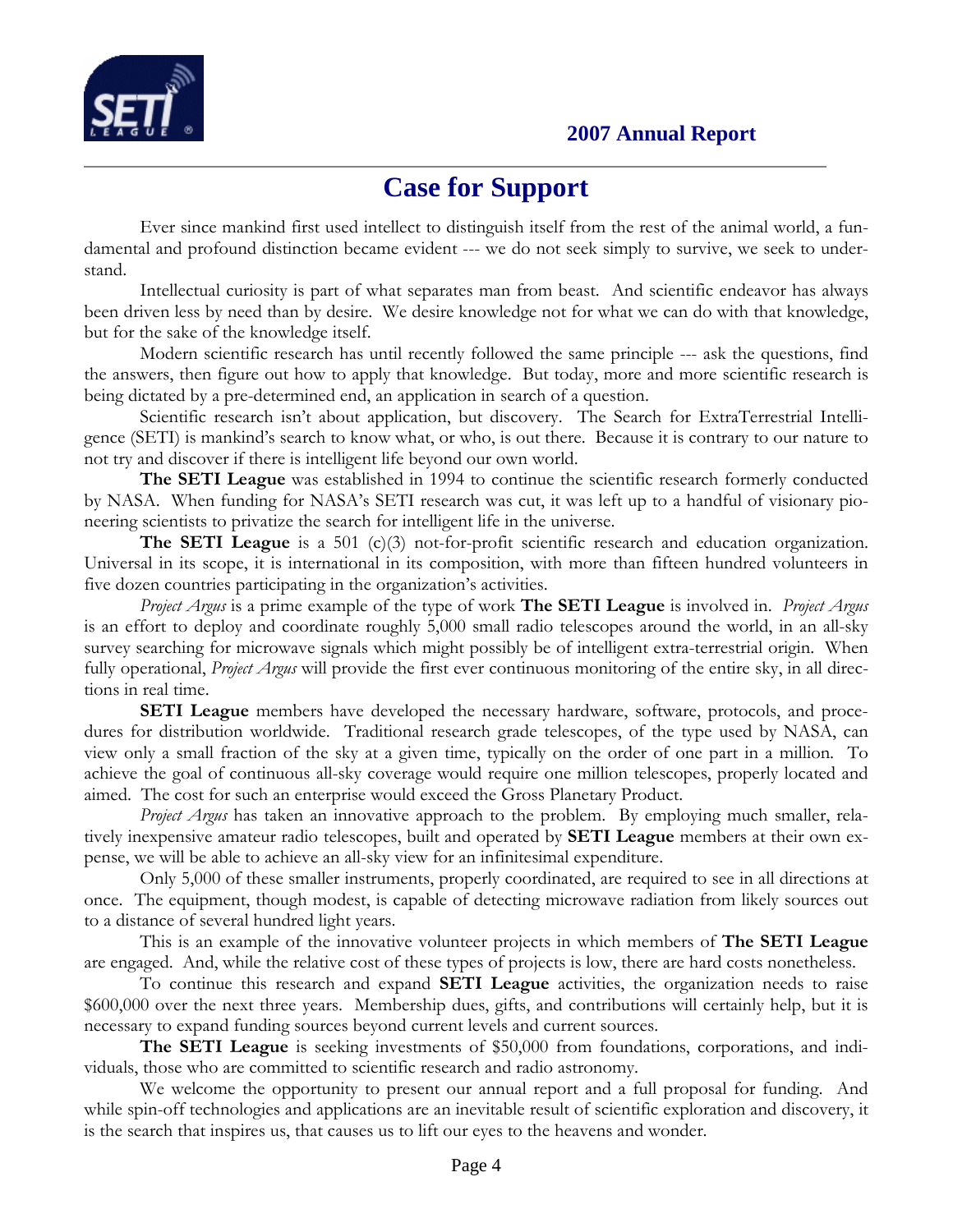



## **Financial Highlights**

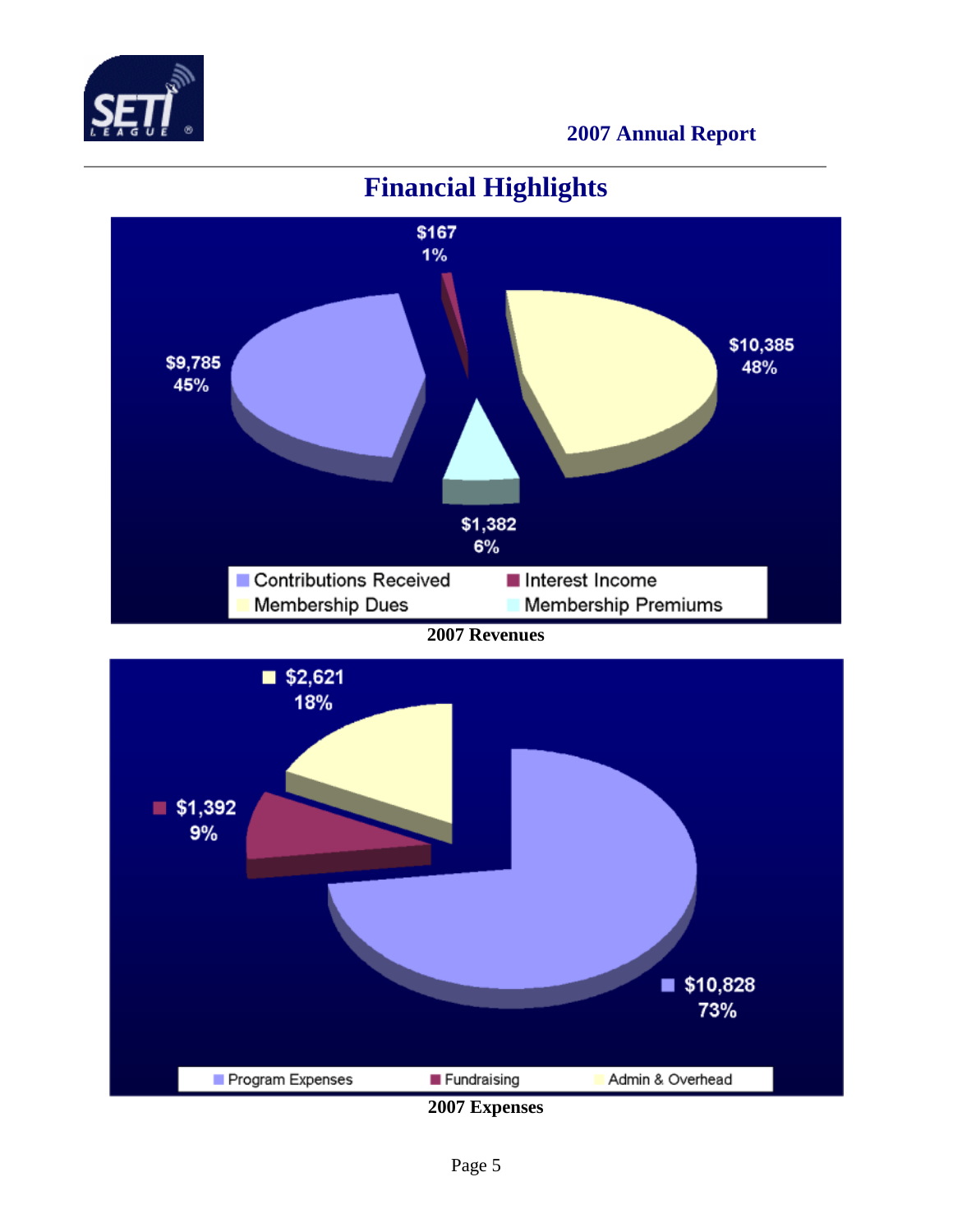

## **Program Service Accomplishments – Science**

During 2007, The SETI League and its members made the following contributions to radio astronomy and SETI science:

- Supported 135 Project Argus radio telescopes built by members in 26 countries on all seven continents. Coordinated their SETI and astrophysical observations. Argus stations analyzed and cataloged several new candidate signals during 2007.
- Members' stations monitored telemetry signals and science beacons from several NASA and ESA interplanetary space probes.
- Provided Committee leadership (as co-chairman) to the SETI Permanent Study Group of the International Academy of Astronautics.
- 65 SETI League members continue to lend computer support to the SETI@home distributed computing experiment, through the Berkeley Open Infrastructure for Networked Computing (BOINC).



Solar transit sweep with a Universal Software Peripheral (USRP) software-defined radio, taken at Project Argus station FN31ng in Connecticut, USA. (WS1ETI image)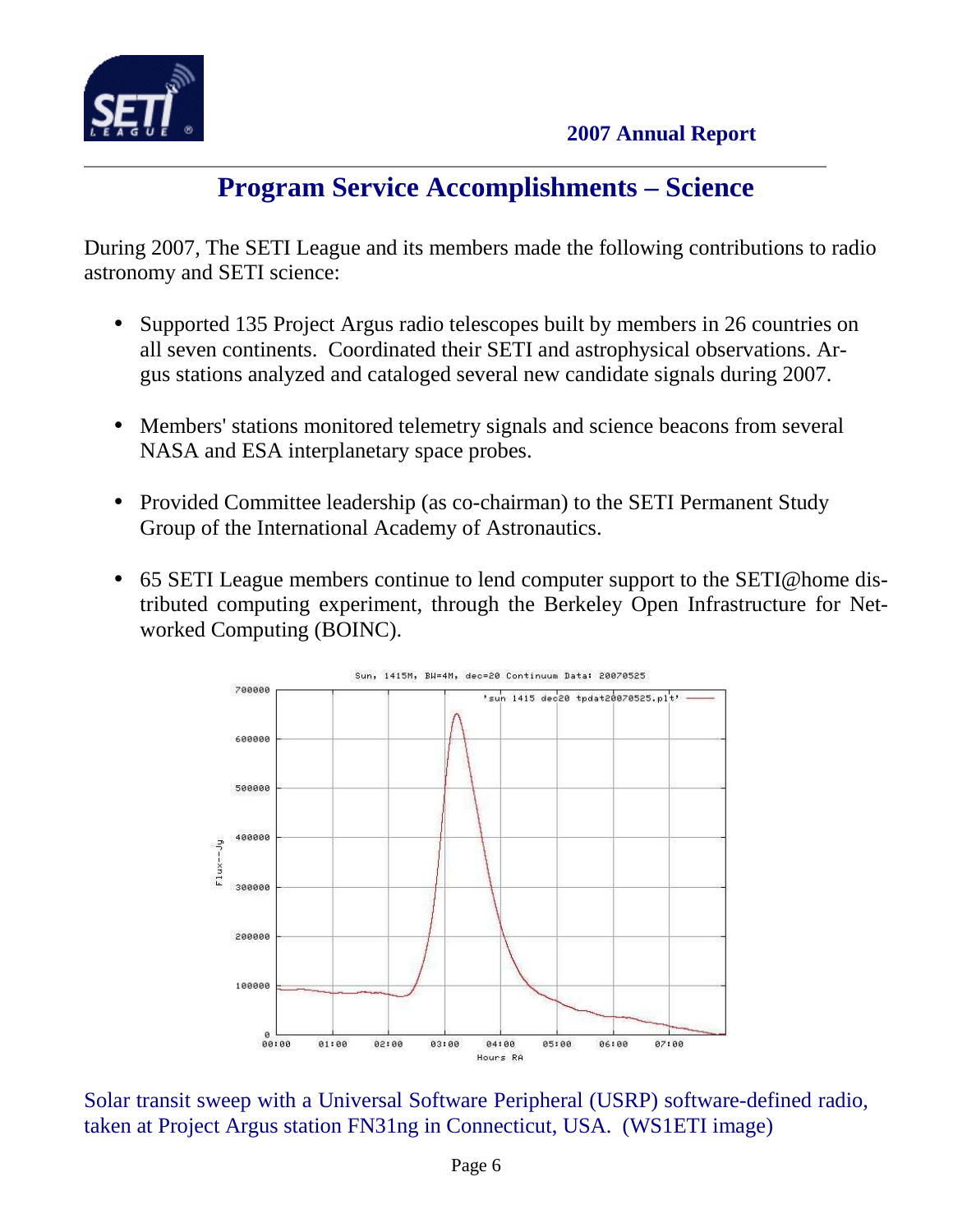

## **Program Service Accomplishments – Technology**

During 2007, The SETI League and its members made the following contributions to technology design and development:

- Upgraded the W2ETI Moonbounce Beacon with new antennas (ongoing). When completed, this will provide improved microwave calibration signals to the world's amateur and professional radio telescopes.
- Coordinated and archived four closed technical email lists.
- Inducted one additional amateur radio astronomer into the Extra-Terrestrial Century Club, for a total of fourteen ETCC honorees.



New loop Yagi antenna array being installed on the SETI League's W2ETI 1296 MHz Moonbounce Beacon. It is hoped that the beacon will be returned to service in 2008, with more than twice the effective signal power it previously delivered. (WA2IKL photo)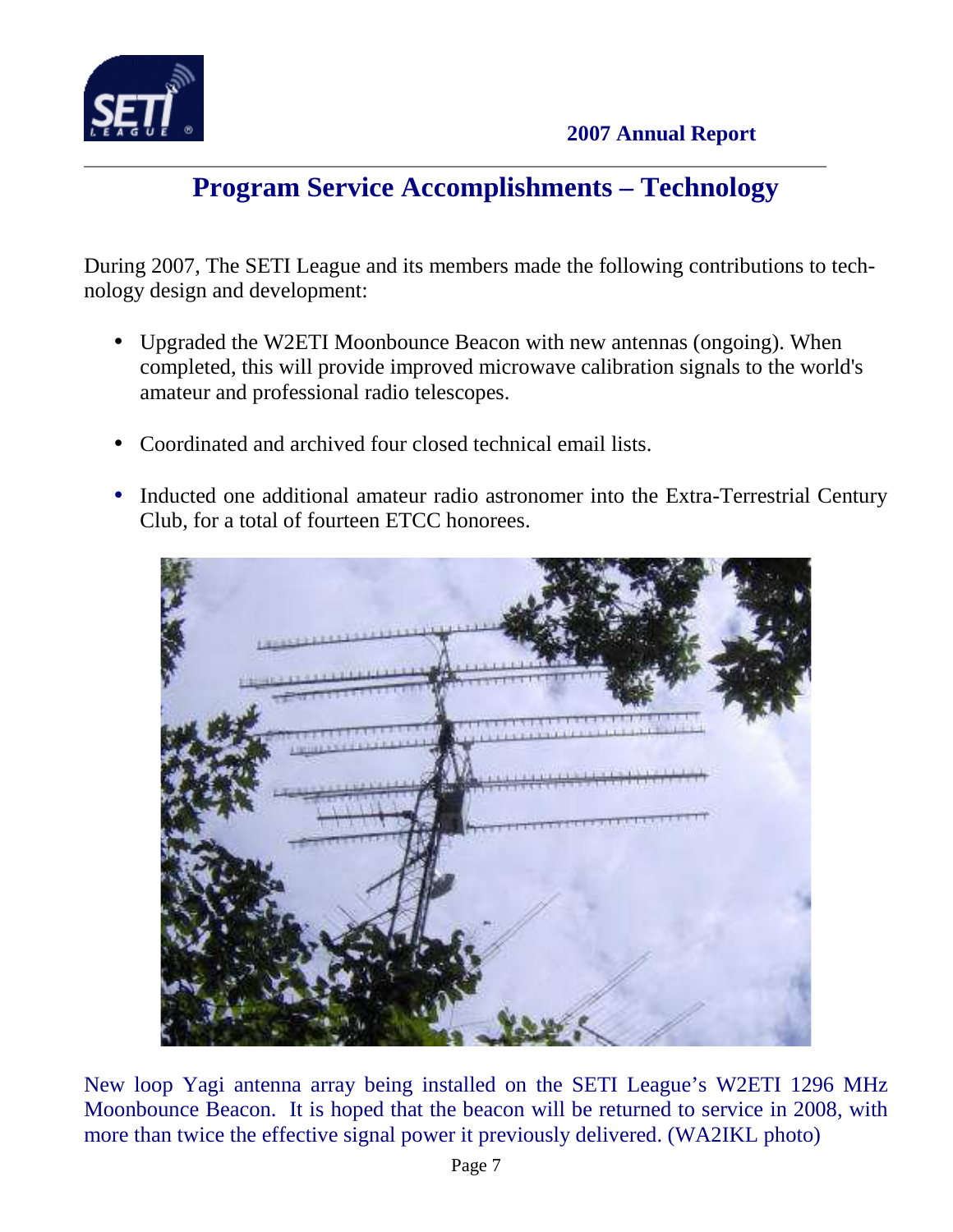

## **Program Service Accomplishments – Public Education**

During 2007, The SETI League and its members made the following contributions to educating the public on SETI science and technology:

• Executive Director delivered nine public lectures in four countries on three continents, dealing with radio astronomy techniques and related SETI science.

• Our members coordinated the 2007 Technical Conference of the Society of Amateur Radio Astronomers (SARA), a SETI League affiliate which our Executive Director serves as Vice President, editing and contributing to the Proceedings for that Conference.

• Executive Director served as Director of Education for the Radio Amateur Satellite Corporation (AMSAT), a SETI League affiliate.

• Executive Director published seven SETI technical articles in scholarly journals and the popular press, plus three SETI related papers in Conference proceedings.

• Provided webmastering services to several sister organizaions, including the Society of Amateur Radio Astronomers, International Academy of Astronautics SETI Permanent Study Group, Invitation to ETI.

- Distributed CD copies of "The SETI League Technical Manual" and "Tune In The Universe!", a radio amateur's guide to the Search for Extra-Terrestrial Intelligence.
- Officers and volunteer Regional Coordinators answered numerous email queries from around the world on technical and non-technical aspects of SETI.

• Distributed numerous print and CD copies of various SETI League Conference Proceedings.

• Introduced two new music CDs including numerous SETI songs.





Page 8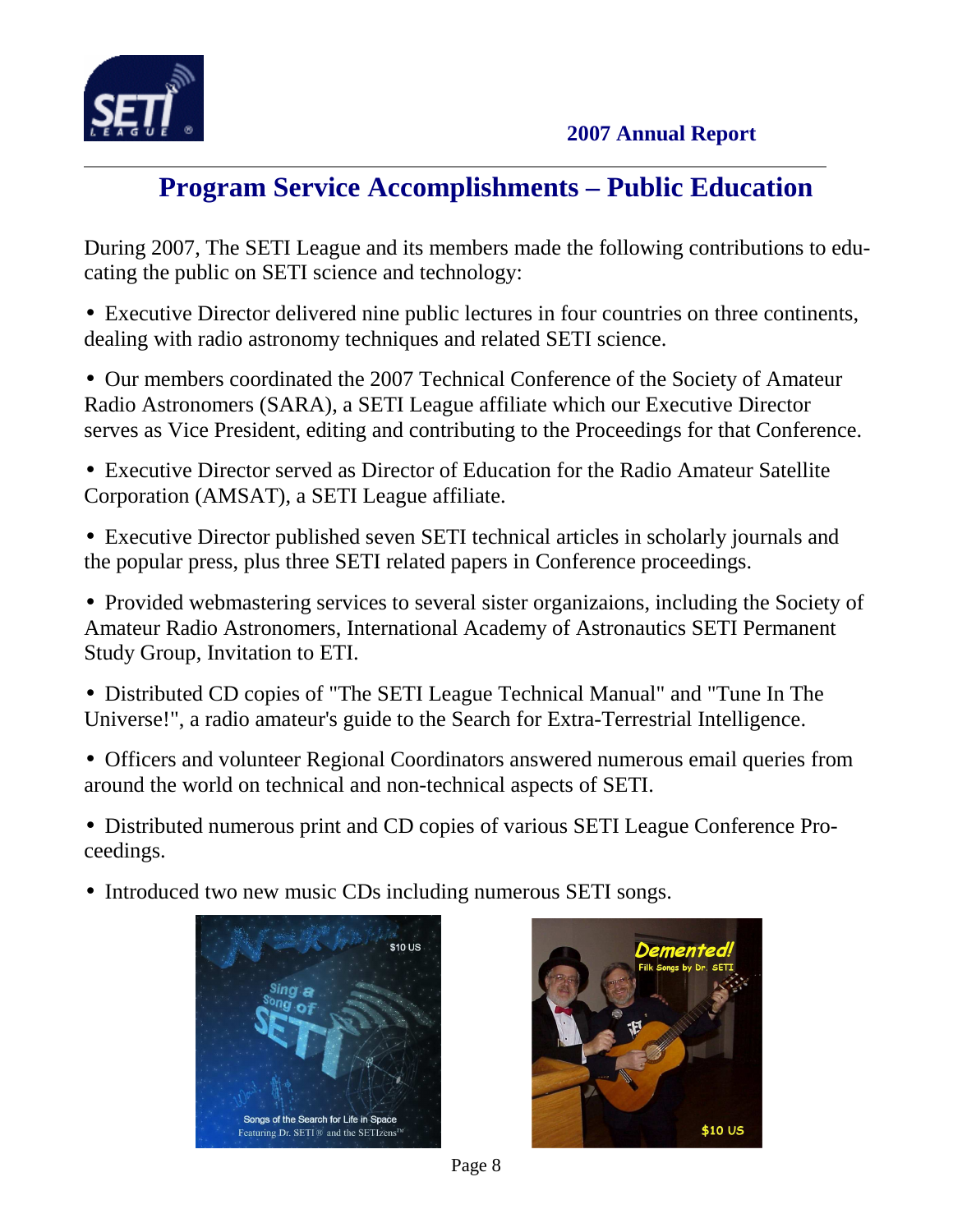

## **Program Service Accomplishments – Media and Outreach**

During 2007, The SETI League and its members engaged in the following media and outreach activities:

- Published four issues of SearchLites, the quarterly newsletter of The SETI League, Inc.
- Coordinated and archived two open public email lists.
- Distributed eight press releases and twelve editorials to over 700 media outlets worldwide.
- Filed 52 weekly updates to The SETI League's extensive website, bringing its total document count to over 6200 pages.
- Mailed out dozens of membership brochures to email requesters.
- Several of our 63 volunteer regional coordinators in 48 countries conducted print and broadcast media briefings and interviews.
- Executive Director granted print media and broadcast interviews in the US, Russia, Puerto Rico, India, and Germany, and appeared in television documentaries in Germany, France, and Netherlands.

• Awards Committee chairman presented the thirteenth annual Giordano Bruno Memorial Award, the sixth annual Orville N. Greene Service Award, and twelve SETI SuperStar Awards.



Award-winning Canadian science fiction author Robert Sawyer paid a visit last Spring to The SETI League's Very Small Array radio telescope. Rob has mentioned The SETI League in his past novels and short stories, and some have even featured cameo appearances by several of our members. (SETI League photo)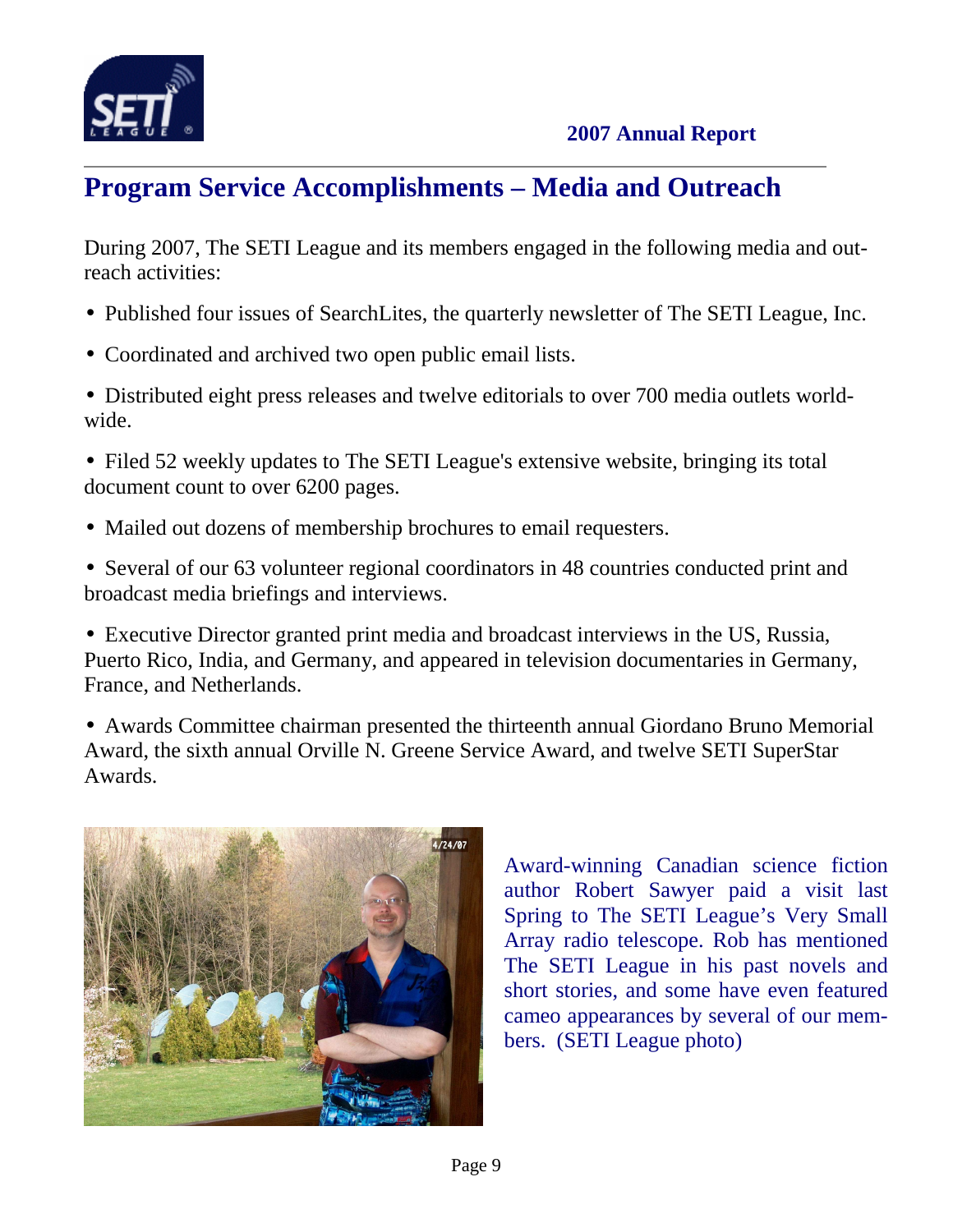



# **Annual Budget Highlights – 2008**

**2008 Expense Budget** 

| 990  | <b>REVENUES:</b>                 | 2008        |
|------|----------------------------------|-------------|
| Line |                                  | (projected) |
| 1d   | Dues, Grants & Contributions     | 18,000      |
| 4    | Interest & Investments           | 200         |
| 12   | <b>Total Revenues:</b>           | 18,200      |
|      | <b>EXPENSES:</b>                 |             |
| 13   | Educ, and Scientific Programs    | 12,000      |
| 14   | Management & General             | 3,000       |
| 15   | Fundraising                      | 3,000       |
| 17   | <b>Total Expenses:</b>           | 18,000      |
| 18   | Excess or (Deficit) for the year | 200         |
|      | <b>BALANCE SHEET:</b>            |             |
| 19   | <b>Beginning Net Assets</b>      | 11,332      |
| 21   | Ending Net Assets                | 11,532      |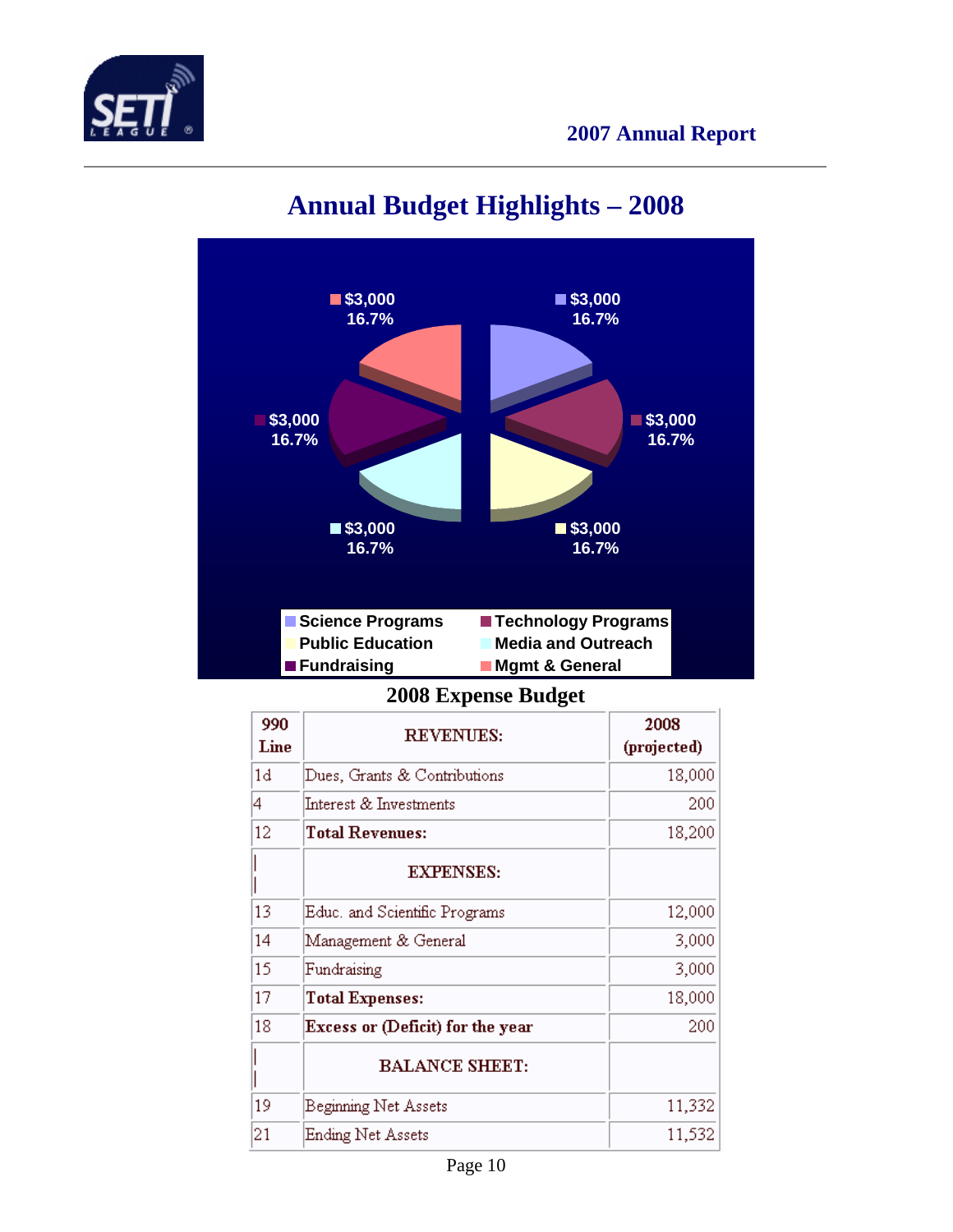

### **Trustees and Officers**

In accordance with Article V, Section 2 of the Bylaws of The SETI League, Inc., as amended, "The Board shall consist of all officers along with such other trustee positions as determined by the Board of Trustees at their annual meeting." At its annual meeting on 29 April 2007, the Board confirmed the following officers and trustees to serve for a term of one year:

| Appointee             | Position  | <b>Professional Affiliation</b>                                                                   |
|-----------------------|-----------|---------------------------------------------------------------------------------------------------|
| <b>Richard Factor</b> | President | Chairman, Eventide Inc.                                                                           |
| A. Heather Wood       |           | Secretary/Treasurer Executive Secretary, The SETI League, Inc.                                    |
| Martin Schreiber, CPA | Trustee   | <b>Accountant, Brand Sonnenschine LLP</b>                                                         |
| Marc Arnold, Esq.     | Trustee   | Attorney, Arnold and Lofaro                                                                       |
| H. Paul Shuch, Ph.D.  | COO       | Visiting Professor of Electrical Engineering,<br><b>Heidelberg University of Applied Sciences</b> |



In October, 2007, in conjunction with the Sputnik Golden Jubilee  $(50<sup>th</sup>$  anniversary of the Space Age), SETI League executive director emeritus Prof. H. Paul Shuch delivered the paper "Sputnik and SETI: Uniting East and West" to the Russian Academy of Sciences. (Alexander L. Zaitsev photo)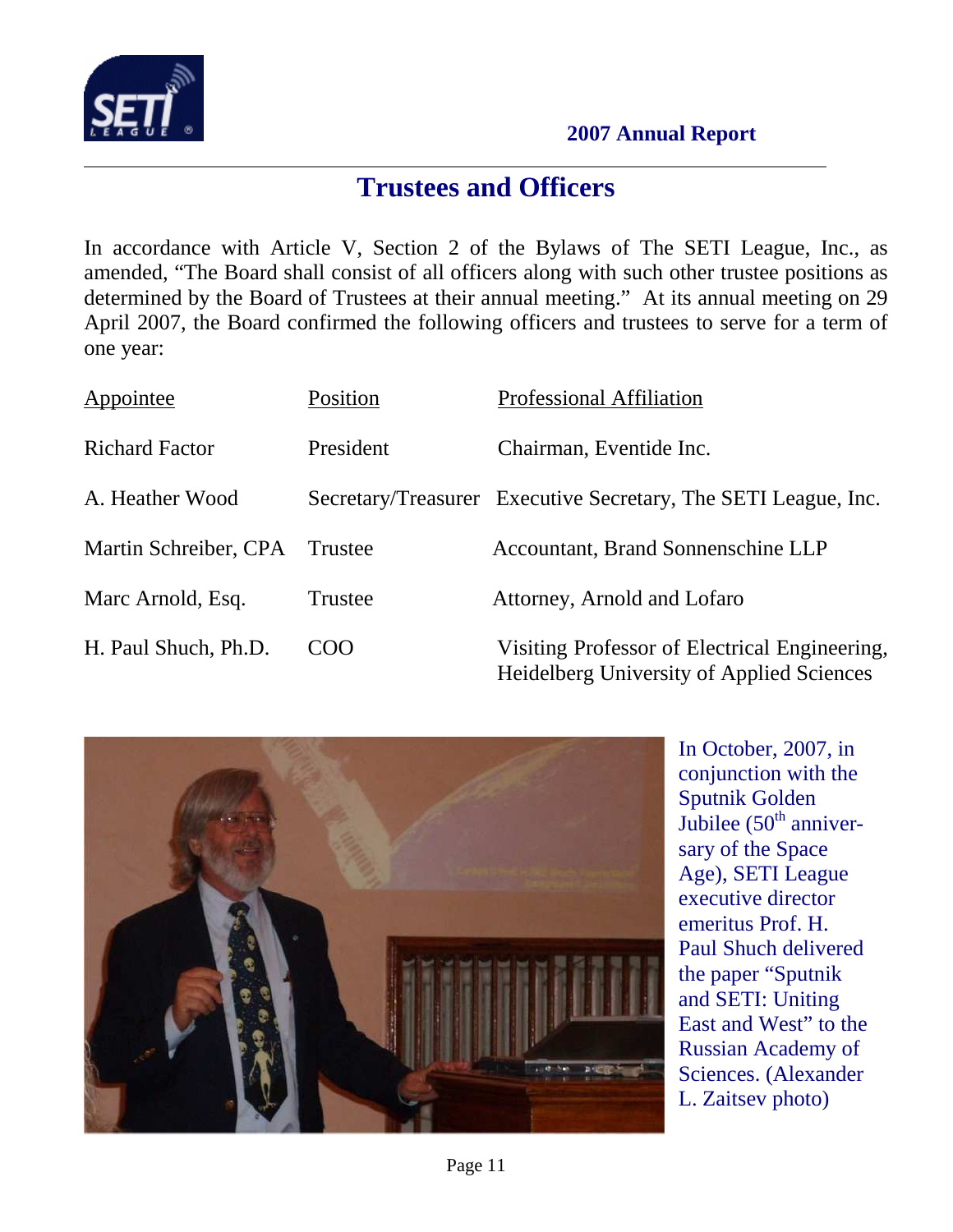

### **Accountant's Report: Audit Not Required**

William R. Hoffmann, LTD. **Certified Public** Accountants L Pine Street Professional Building 416 Pine Street Williamsport, PA 17701<br>(570) 326-1938 - Phone  $(570)$  323-6667 - Fax January 16, 2008 Dr. H. Paul Shuch, Executive Director The SETI League, Inc. 433 Liberty Street Little Ferry, NJ 07643 Dear Dr. Shuch: In accordance with New Jersey charitable registration guidelines, you are not required to have an audit of your 2007 financial statements since total gross receipts are less than \$250,000. You are only required to send a copy of your internal financial statement information along with your New Jersey registration forms. If you have any questions or need additional information please feel free to contact our office. Very truly yours, WILLIAM R. HOFFMANN, LTD. Romey D. Fagnand Certified Public Accountant Member American Institute of Certified Public Accountants Pennsylvania Institute of Certified Public Accountants Mational Conference of CPA Practitioners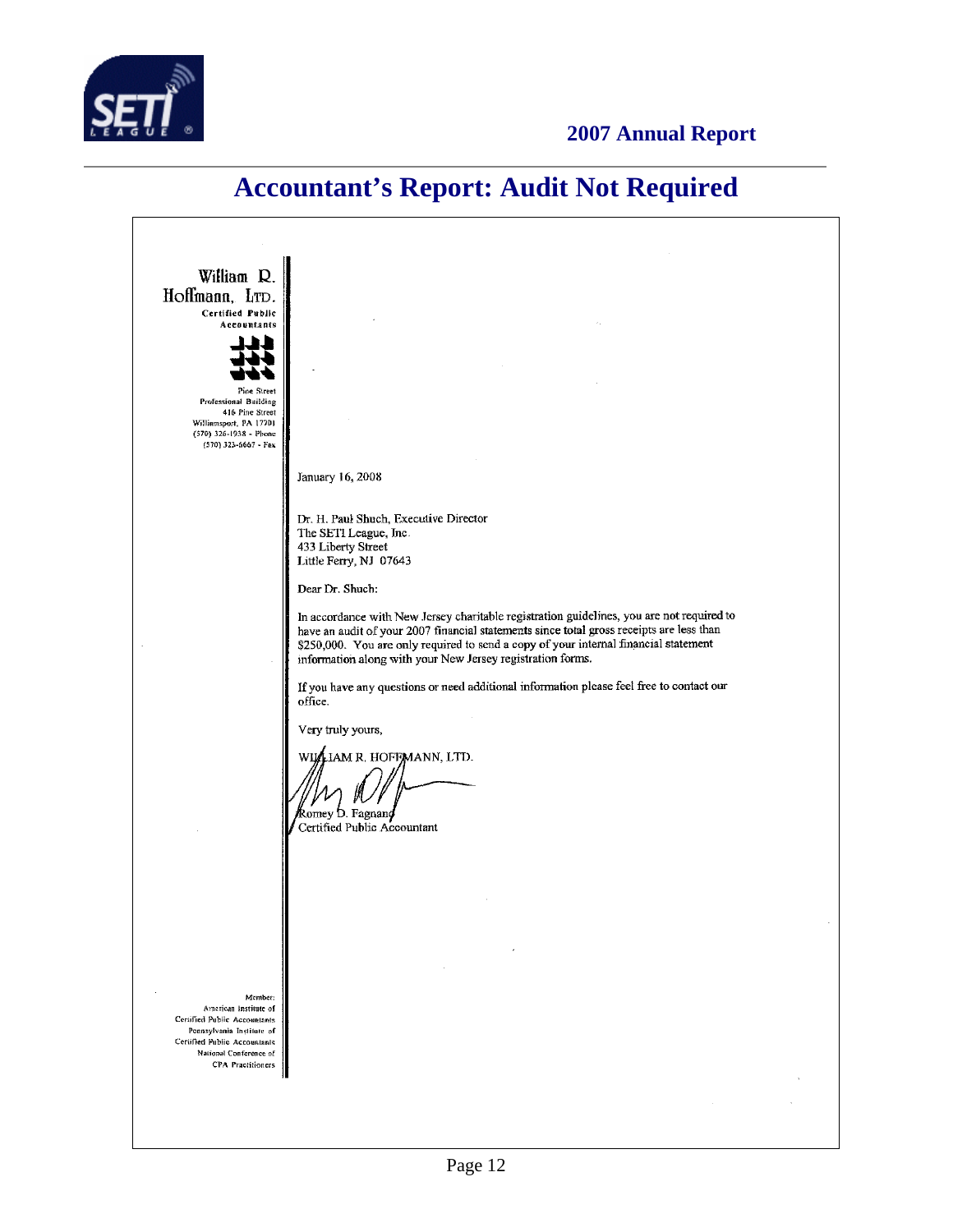



# **Major Donations, Since Inception**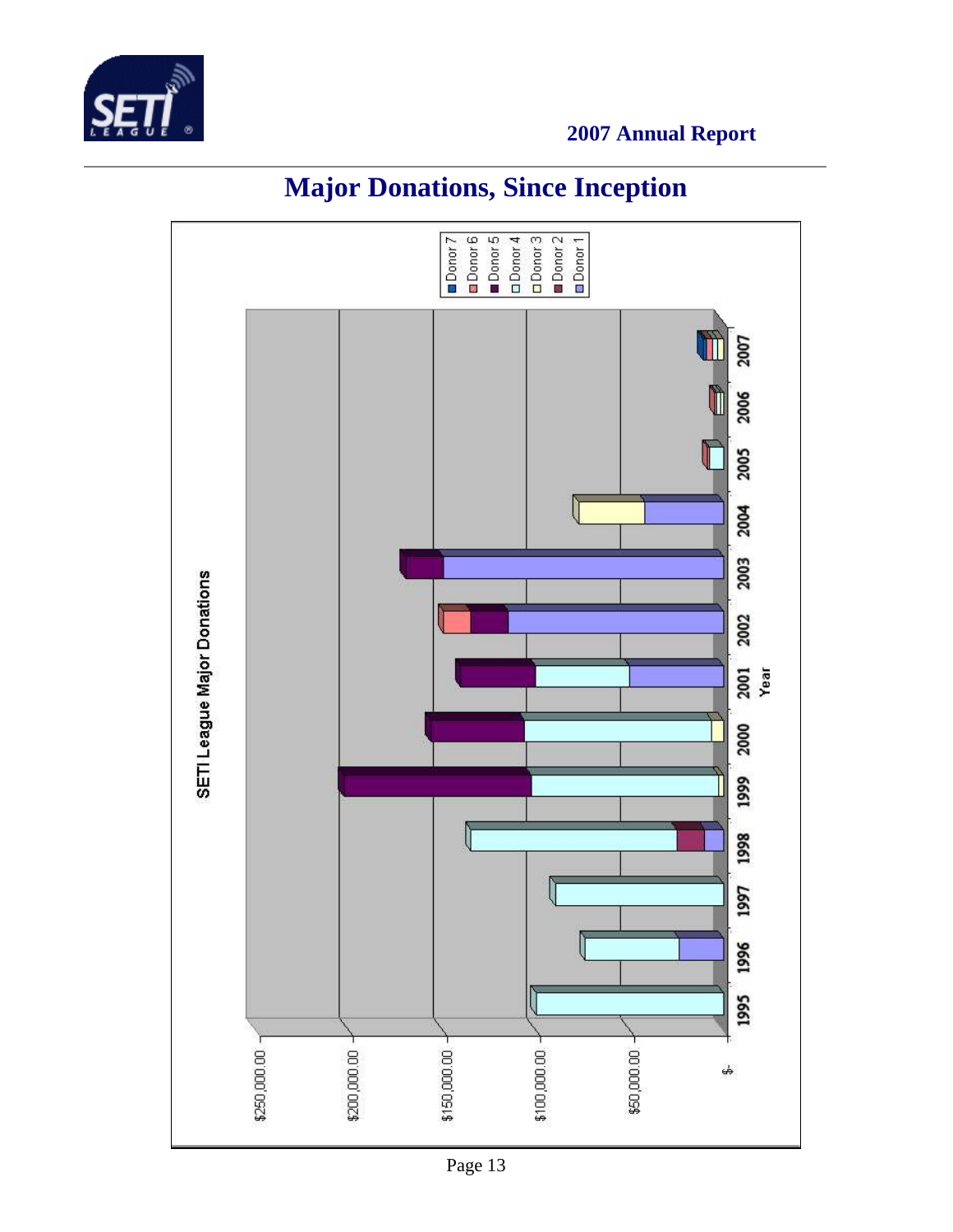

## **2007 Donors**

The SETI League recognizes the extraordinary commitment of our Major Donors, each of whom has provided contributions of \$1,000 US or more, in cash or in kind, during 2007:

- Mark G. Pankhurst (British West Indies)
- Richard Factor (USA)
- The Second Foundation (USA)
- Prof. H. Paul Shuch (USA)
- Michael Woloshin (USA)

We gratefully acknowledge the following supporters, who this year have made financial or in-kind contributions to The SETI League above and beyond membership dues:

- Wolfgang Arnold (Germany)
- Scott Dorsey (USA)
- Candis E. King (USA)
- Dennis R. Murphy (USA)
- Sumio & Yoriko Nakane (Japan)
- David M. Ocame (USA)
- Malcolm I. Raff (USA)
- James Reynolds (USA)
- Christopher G. Rossie (USA)
- Pat Santoro (USA)
- Andrew P. Shuch (Germany)
- Harold Stein (USA)
- Susan Tonkin (USA)
- Lori Walton (Canada)
- Barry Wepman (USA)

The SETI League welcomes the following individuals, who became new members of The SETI League during 2007:

- Brendan John Andrews (USA)
- Ralph Broom (USA)
- Jeffrey Bytoff (USA)
- Osmar Ignacio da Silva (Brazil)
- Cesar Esteban (Canary Islands)
- Vishal Gajjar (India)
- David Hartzell (USA)
- Marko Horvat (Croatia)
- John T. Miller (USA)
- Joseph Potts (USA)
- James Reynolds (USA)
- Lee Schultheiss (USA)
- Marcus Straw (USA)
- Thomas Wagner Nielsen (Denmark)